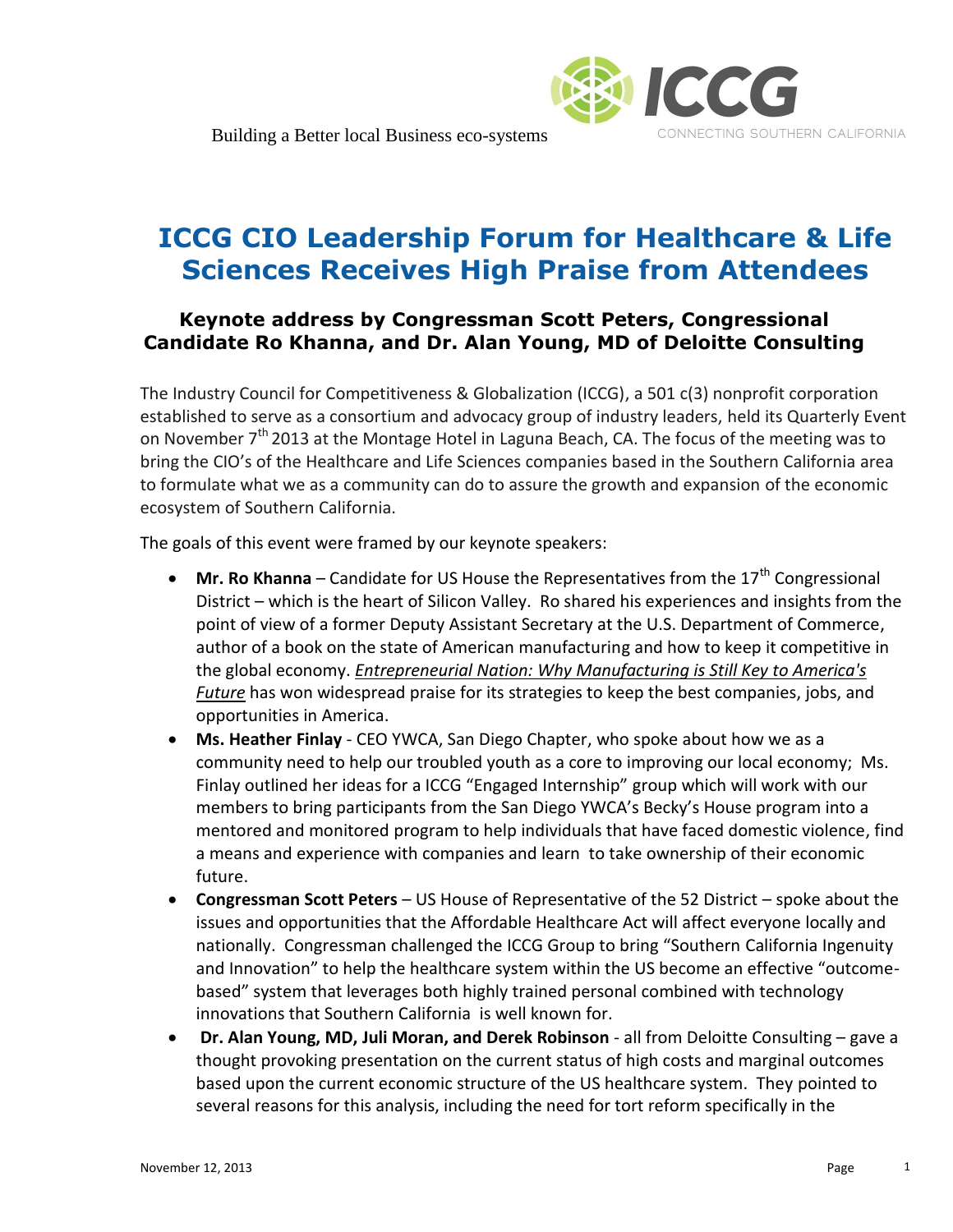

healthcare areas, but also outlined the lack of automated efficiencies that have been aptly applied most all other industries to help lower costs and improve patient outcomes. The Deloitte team challenged the ICCG members to take a leadership role in transforming the US and Global healthcare system.

Other presenters were:

**Mike Zill** *-* CIO of CareFusion – gave a report on the last meeting of the Security and Privacy Working Group and emphasized the real need within this area. "Our team has the talent and skills to become the *Domain Experts* within this critical area of IT Innovation within the Healthcare IT Arena. All medical processes need to be able to share data among providers, insurers, patients, and even medical devices securely and cost effectively."

**Bill Cortez** - VP of IT of AMN Healthcare – gave a presentation for the IT-Enabled Revenue Generation Working group and detailed how IT can be cost effective, and in addition, take a lead in realizing revenue enhancement throughout the Enterprise by combining Big Data analysis with innovative Business Intelligence design and implementation.

**Ashwin Rangan** - Chairman of the ICCG CIO Group and Former CIO of Edwards Lifer Sciences, framed the mission of the event clearly in his opening message – "Our goal is to leave today with ideas and commitments to improve the local economic eco-system that can assure that my children and your children have the same chance to succeed within our local community".

Using the framework developed by these leaders, the event progressed with other thought leaders and fellow members about the key areas that the ICCG Forum can effect change. They were identified and confirmed into three distinct Working Groups:

- Security & Privacy Chaired by Mike Zill, CIO of CareFusion
- Talent Acquisition and Retention Chaired by Dave Henderson CIO of Sequenom, Inc. and Valerie Kwiatkowski—CIO, ICU Medical
- IT-Enabled Revenue Generation Chaired by Bill Cortez VP of IT at AMN Healthcare and Mark Yobra - CIO of Sybron Dental

Each working group will take the lead to work on recommendations for best practices in the specific areas assigned to them and report back to the full membership at our next event. These reports will be the basis of the 'engaged executive' mission of the ICCG Organization and be available to members on an ongoing basis after each meeting.

Ashwin reaffirmed the ICCG commitment to maintain the forum active for stakeholders in the local community to nurture key industries life sciences, health care, and medical devices that fuel the economic growth of our region. ICCG seeks to cultivate, communicate and create networking opportunities for its members that allow them to leverage the collective learning of the group to more efficiently and effectively tackle some of the biggest challenges facing technology executives in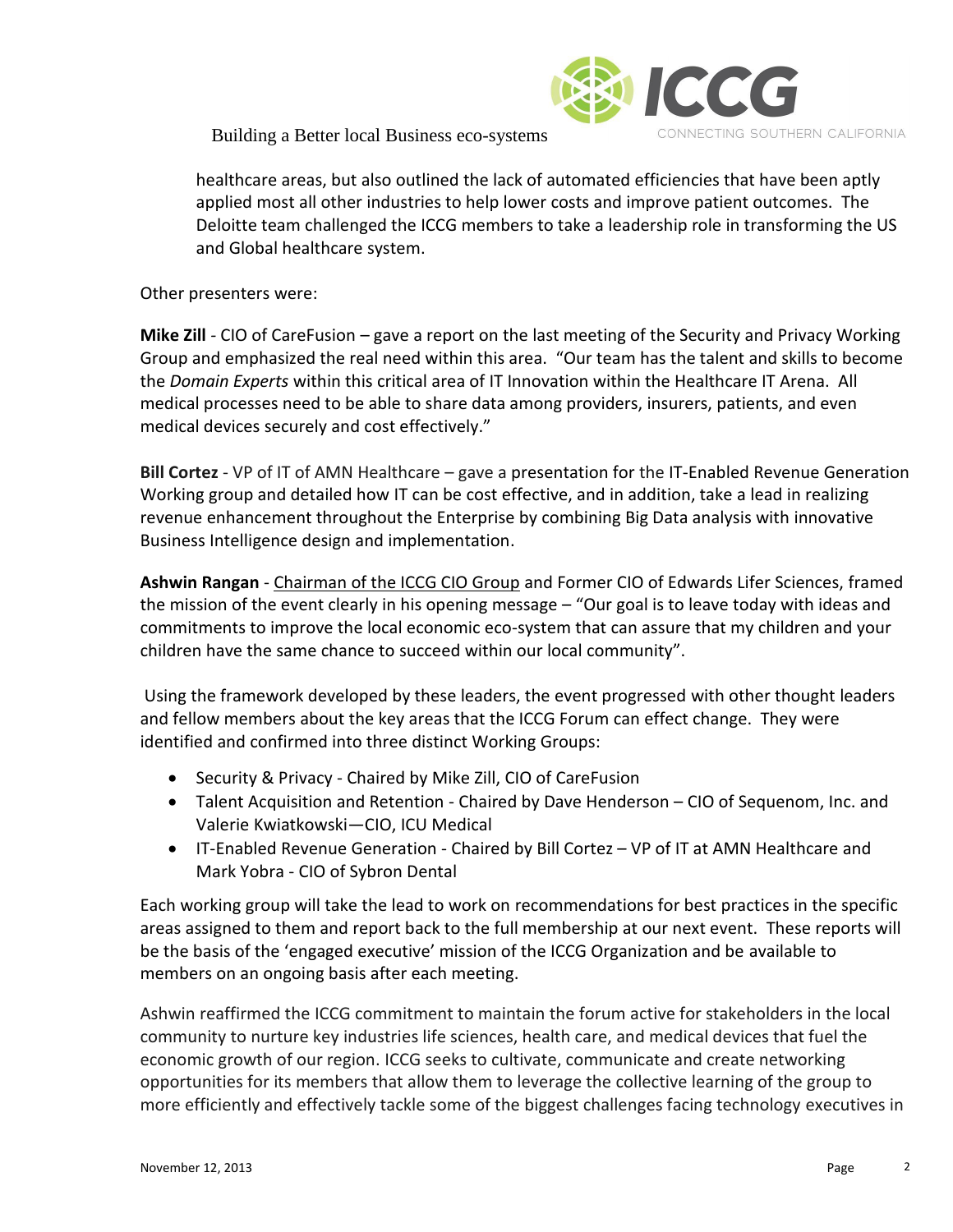

this fast paced and highly regulated industry. The collaborative nature of the ICCG lends itself to knowledge sharing, which in turn increases technology adoption and success rates, reduces total cost of technology deployment, and accelerates innovation beneficial for both suppliers and consumers of products and services across the entire Healthcare eco-system.

The council next meeting will be held on March  $27<sup>th</sup>$  at the Ritz Carlton Hotel in Dana Point. For more information regarding ICCG and its events, please go to our website at [www.iccgusa.com.](http://www.iccgusa.com/) With this event the ICCG already boasts an esteemed membership represented by Fortune 100 and 500 public companies across multiple industry specialties, as well as a number of highly regarded, privately held companies. With such membership comes a brain trust of top-tier business minds and technology visionaries with the grit and determination to make a significant impact in moving the technology innovation needle forward for the entire Life Sciences, Healthcare and Medical Devices industry.

## About ICCG:

ICCG (Industry Council for Competitiveness and Globalization) is a network of professionals from the Southern California Coastal and Inland area dedicated to identifying, sharing, and establishing strategies to compete in a global economy. ICCG provides a platform to exchange ideas, share best practices, and network to maximize the abilities of business leaders to leverage global resources.

ICCG is an assembly of the C-level executives from the leading Healthcare and Life Sciences companies in the Orange County and San Diego region. Our organization is a 501C (3) non-profit organization that focuses on the local job growth in a Global economy, and business issues most CEO's, CFO's and CIO's face daily. The industry council for competitiveness and globalization (ICCG) is a San Diego/Sothern California based non-profit network of professionals and employers from the Southern California area, all dedicated to identifying, sharing, and establishing strategies to compete in today's global economy.

## ICCG Mission:

"Establish a forum for stakeholders in the local community to support and nurture high tech and other key industries that contribute to the competitiveness of our region and fuel economic growth."

ICCG is focused on actionable contributions our members can make to enhance and improve the economic climate of the Southern California region. We are a group of of CIO's from local companies with global reach. Our diverse membership brings in talent, vision and pragmatic solutions that help assure Southern California to be 'thought and practice' leader in cutting edge technologies including Life Sciences, Healthcare and Medical Devices. The goal is to consolidate, enhance and promote the underlying building blocks to keep the strong economic engine running for the world to emulate.